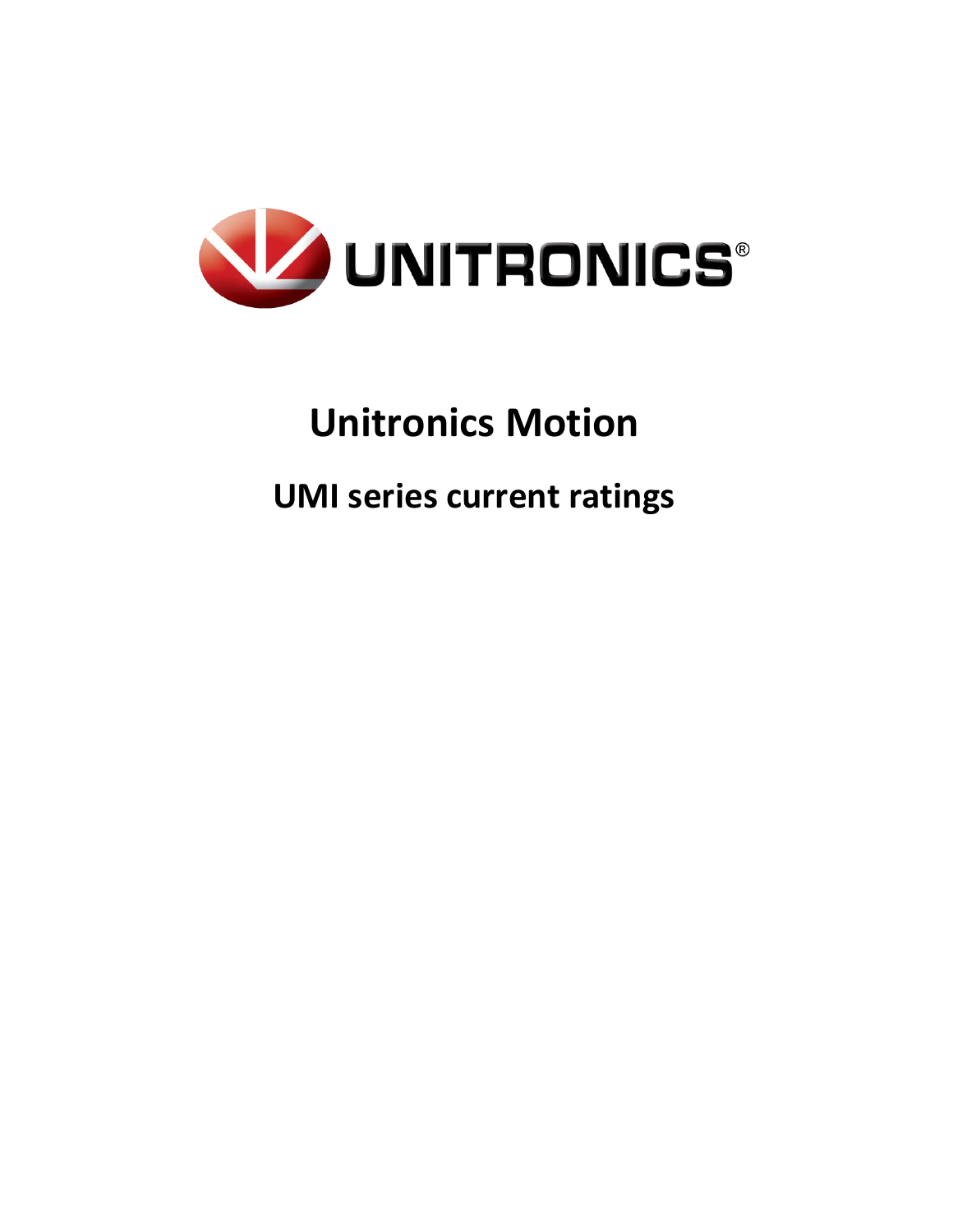## **1. What is SCCR?**

Short-circuit current rating is the maximum RMS current that device can handle using overcurrent protection such as circuit breaker or fuse. SCCR apply or both individual and entire assembled systems.

Fuse is limiting the maximum possible peak current and reduce the total cycle of fault clearing time, by that the electrical arc time is reduced by less than 50%.

# 2. UL allowed I $_{peak}$  and I $^2$ t (Ampere Square Second) fuses

UL published the maximum allowed values for fuses at 100kA and 200kA fault current levels.

|                        |                             | <b>100kA</b>       |                        | 200kA              |                        |
|------------------------|-----------------------------|--------------------|------------------------|--------------------|------------------------|
| Fuse<br><b>Type</b>    | <b>Rated Current</b><br>(A) | $I^2t \times 10^3$ | $I_{peak} \times 10^3$ | $I^2t \times 10^3$ | $I_{peak} \times 10^3$ |
| <b>CLASS</b><br>CC     | 15                          | 2                  | 3                      | 3                  | $\overline{4}$         |
|                        | 20                          | 3                  | 4                      | 3                  | 5                      |
|                        | 30                          | 7                  | 7.5                    | 7                  | 12                     |
| <b>CLASS T</b><br>600V | 30                          | 7                  | 7.5                    | 7                  | 12                     |
|                        | 60                          | 30                 | 10                     | 30                 | 16                     |
|                        | 100                         | 80                 | 14                     | 80                 | 20                     |
|                        | 200                         | 300                | 20                     | 300                | 30                     |
|                        | 400                         | 1100               | 30                     | 1100               | 45                     |
|                        | 600                         | 2500               | 45                     | 2500               | 70                     |

UL maximum allowed current values (source: Littlefuse PDF)

# **3. UMI-UL Short Circuit Current Ratings (SCCR)**

| <b>UMI Models</b>    | Maximum prospective<br>line Isc (current short<br>circuit, kA) | <b>Fuse class</b><br>type | Fuse rated current<br>and voltage |
|----------------------|----------------------------------------------------------------|---------------------------|-----------------------------------|
| <b>UMI-0004BU-B1</b> | 5                                                              | <sub>CC</sub>             | 10A, 600V                         |
| UMI-0007BU-B1        | 5                                                              | <b>CC</b>                 | 20A, 600V                         |
| <b>UMI-0015BU-B1</b> | 5                                                              | <b>CC</b>                 | 20A, 600V                         |
| UMI-0022BU-B1        | 5                                                              | <b>CC</b>                 | 30A, 600V                         |
| <b>UMI-0004CU-B1</b> | 5                                                              | CC                        | 10A, 600V                         |
| UMI-0007CU-B1        | 5                                                              | <b>CC</b>                 | 20A, 600V                         |
| <b>UMI-0007EU-B1</b> | 5                                                              | <b>CC</b>                 | 10A, 600V                         |
| UMI-0015EU-B1        | 5                                                              | <b>CC</b>                 | 10A, 600V                         |
| <b>UMI-0022EU-B1</b> | 5                                                              | CC                        | 20A, 600V                         |
| UMI-0007CU-B5        | 10                                                             | CC                        | 20A, 600V                         |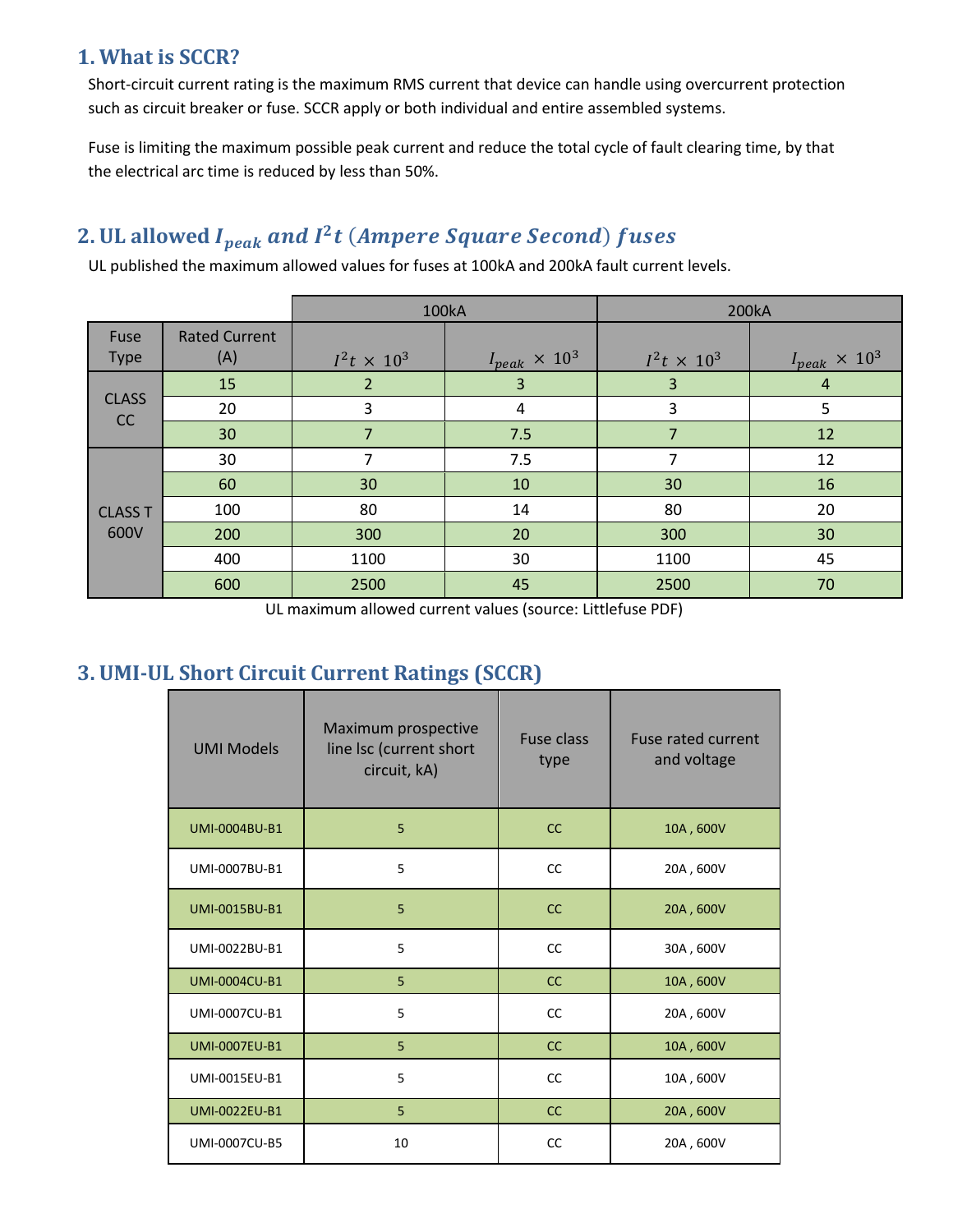| <b>UMI-0015CU-B5</b> | 10          | cc           | 20A, 600V                         |
|----------------------|-------------|--------------|-----------------------------------|
| UMI-0022CU-B5        | 10          | cc           | 20A, 600V                         |
| <b>UMI-0040CU-B5</b> | 10          | cc           | 40A, 600V                         |
| UMI-0055CU-B5        | 10          | $\mathsf{T}$ | 50A, 600V                         |
| <b>UMI-0075CU-B5</b> | 10          | $\mathsf T$  | 50A, 600V                         |
| UMI-0110CU-B5        | 10          | T            | 90A, 600V                         |
| <b>UMI-0150CU-B5</b> | 10          | $\mathsf T$  | 125A, 600V                        |
| UMI-0180CU-B5        | 10          | Τ            | $150\mathrm{A}$ , $600\mathrm{V}$ |
| <b>UMI-0220CU-B5</b> | 10          | $\mathsf T$  | 150A, 600V                        |
| UMI-0300CU-B5        | 10          | Τ            | 200A, 600V                        |
| <b>UMI-0370CU-B5</b> | 10          | $\mathsf T$  | 250A, 600V                        |
| UMI-0450CU-B5        | 10          | Τ            | 250A, 600V                        |
| <b>UMI-0550CU-B5</b> | 10          | $\mathsf T$  | 250A, 600V                        |
| UMI-0015EU-B5        | 5           | cc           | 20A, 600V                         |
| <b>UMI-0022EU-B5</b> | 5           | cc           | 20A, 600V                         |
| UMI-0040EU-B5        | 5           | cc           | 20A, 600V                         |
| <b>UMI-0055EU-B5</b> | 5           | cc           | 30A, 600V                         |
| UMI-0075EU-B5        | 5           | Τ            | 40A, 600V                         |
| <b>UMI-0110EU-B5</b> | 5           | $\mathsf T$  | 50A, 600V                         |
| UMI-0150EU-B5        | $\mathsf S$ | Τ            | 50A, 600V                         |
| <b>UMI-0180EU-B5</b> | 5           | $\mathsf T$  | 80A, 600V                         |
| UMI-0220EU-B5        | 10          | Τ            | 90A, 600V                         |
| <b>UMI-0300EU-B5</b> | 10          | $\mathsf T$  | 125A, 600V                        |
| UMI-0370EU-B5        | 10          | $\mathsf{T}$ | 150A, 600V                        |
| <b>UMI-0450EU-B5</b> | 10          | $\mathsf T$  | 200A, 600V                        |
| UMI-0550EU-B5        | 10          | $\mathsf{T}$ | 200A, 600V                        |
| <b>UMI-0750EU-B5</b> | 10          | $\mathsf T$  | 400A, 600V                        |
| UMI-0900EU-B5        | 10          | $\mathsf{T}$ | 400A, 600V                        |
| <b>UMI-1100EU-B5</b> | $10\,$      | $\mathsf T$  | 400A, 600V                        |